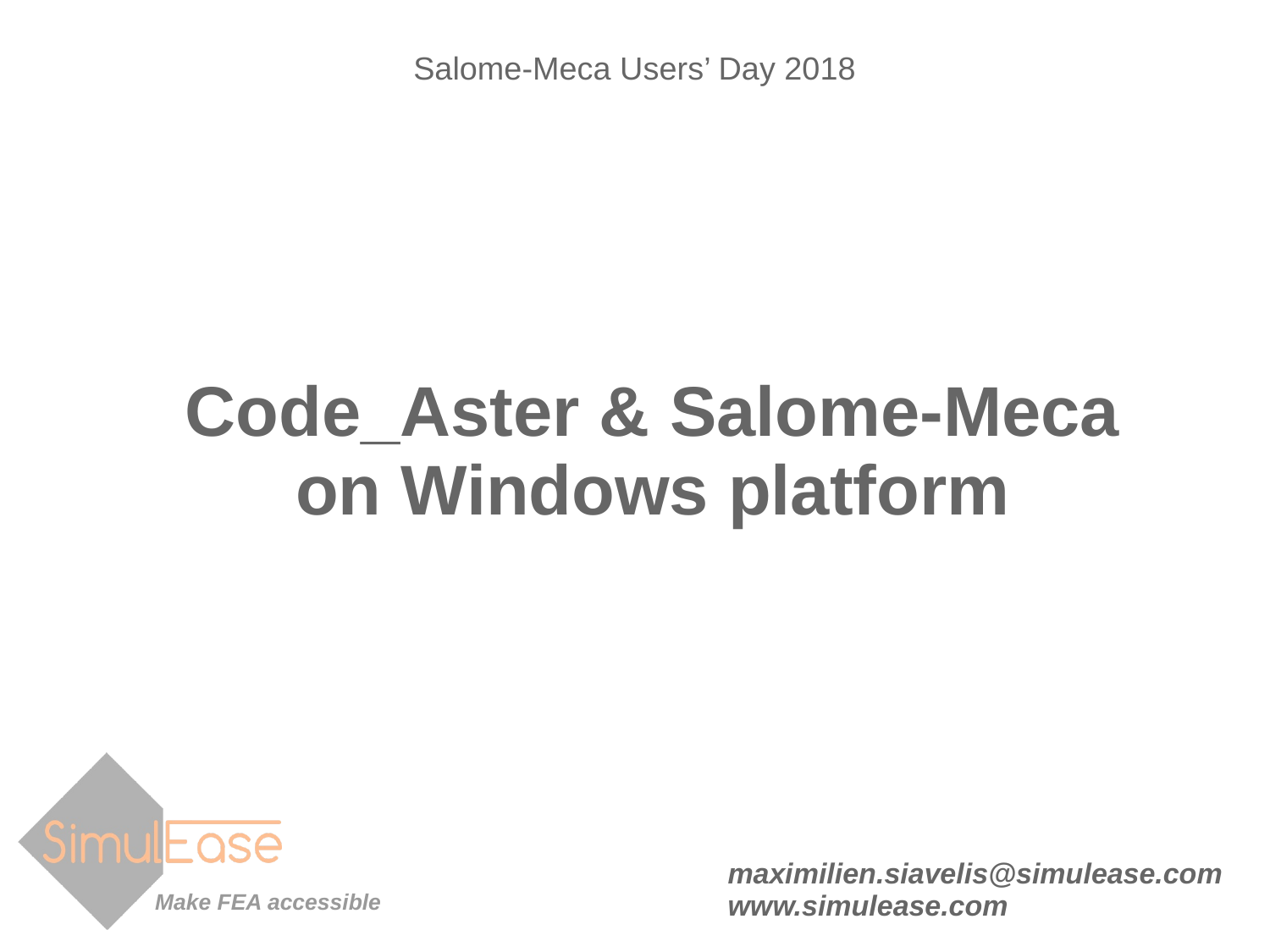### **1. Code\_Aster & Salome-Meca on Windows platform : Why?**

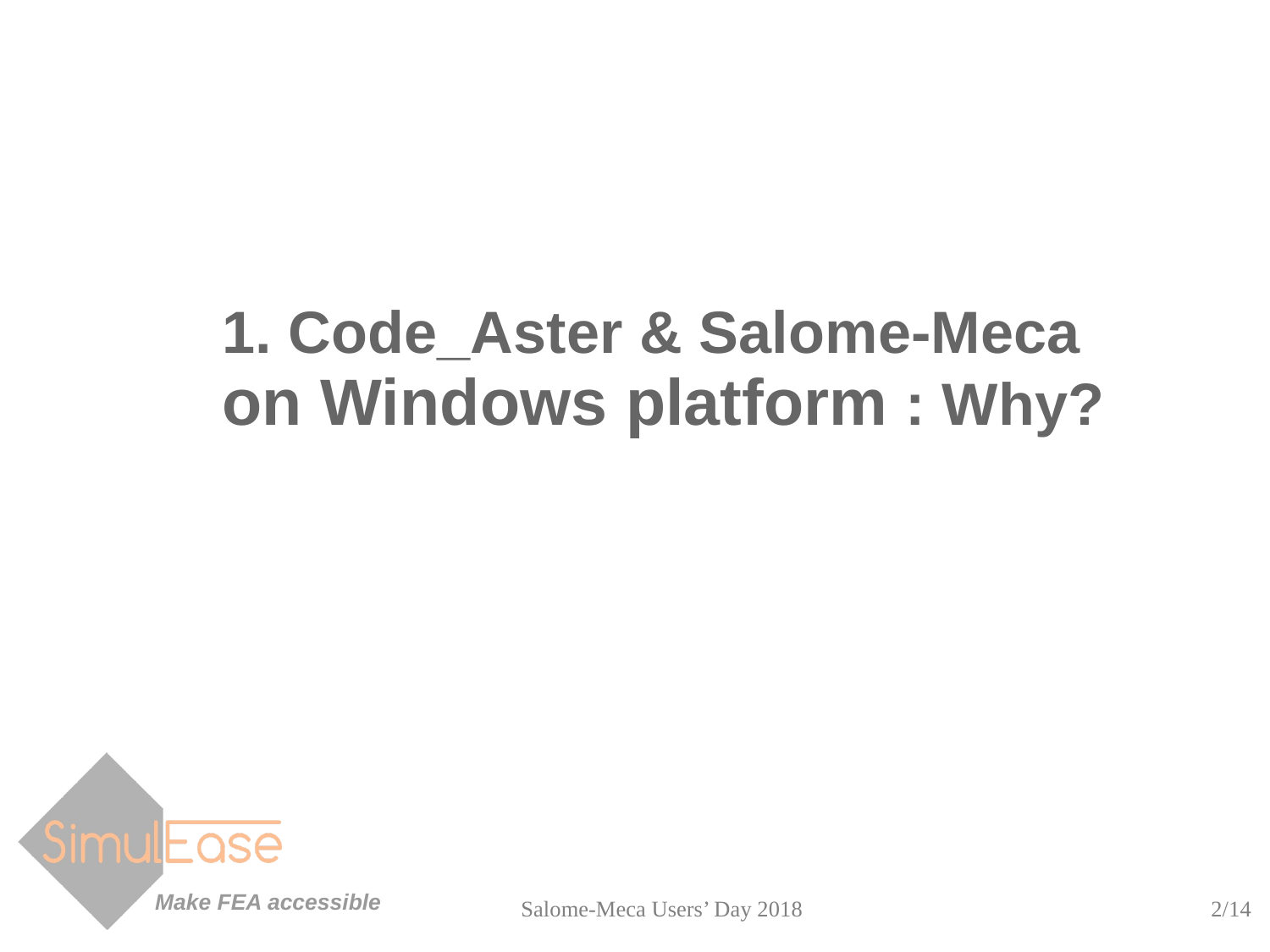## **Code\_Aster website Most famous open-source FEA project**

- ➢ **Affordable**
	- ➢ **modest budget**
- ➢ **High-level**
	- ➢ **Multi-analysis**
	- ➢ **customized solutions**



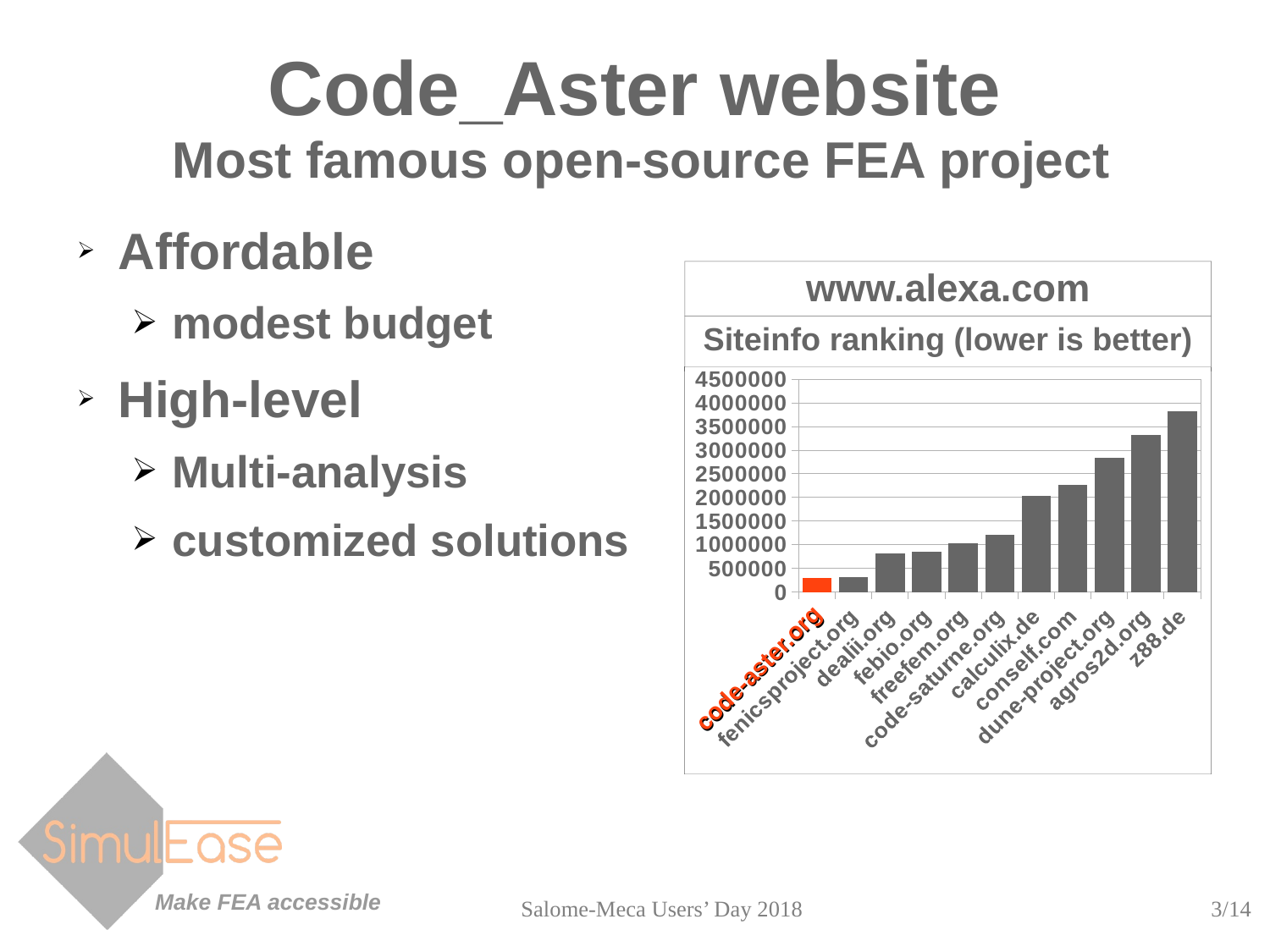## **Code\_Aster website for Linux platform only!**

- ➢ **Really difficult to understand what to do**
- ➢ **New visitors will give up**
- ➢ **Fearless ones will look for an alternative**

#### Installation

■ Uncompress the file and launch the install:

tar xvf Salome-Meca-2017.0.2-LGPL-2.tgz && ./Salome-Meca-2017.0.2-LGPL-2.run

#### **Prerequisites**

This page provides information about the necessal Code Aster's packages - called aster-full - include However, several elementary tools are required an They are:

- $\blacksquare$  gcc, g++, gfortran (or other compilers),
- $\blacksquare$  cmake,
- python,
- python-dev,
- python-numpy,
- python-qt4,
- $\blacksquare$  tk.
- $\blacksquare$  bison.
- $\blacksquare$  flex.
- liblapack-dev, libblas-dev ou libopenblas-dev,
- zlib (named zlib1g-dev on debian/ubuntu).



#### **Make FEA accessible** Salome-Meca Users' Day 2018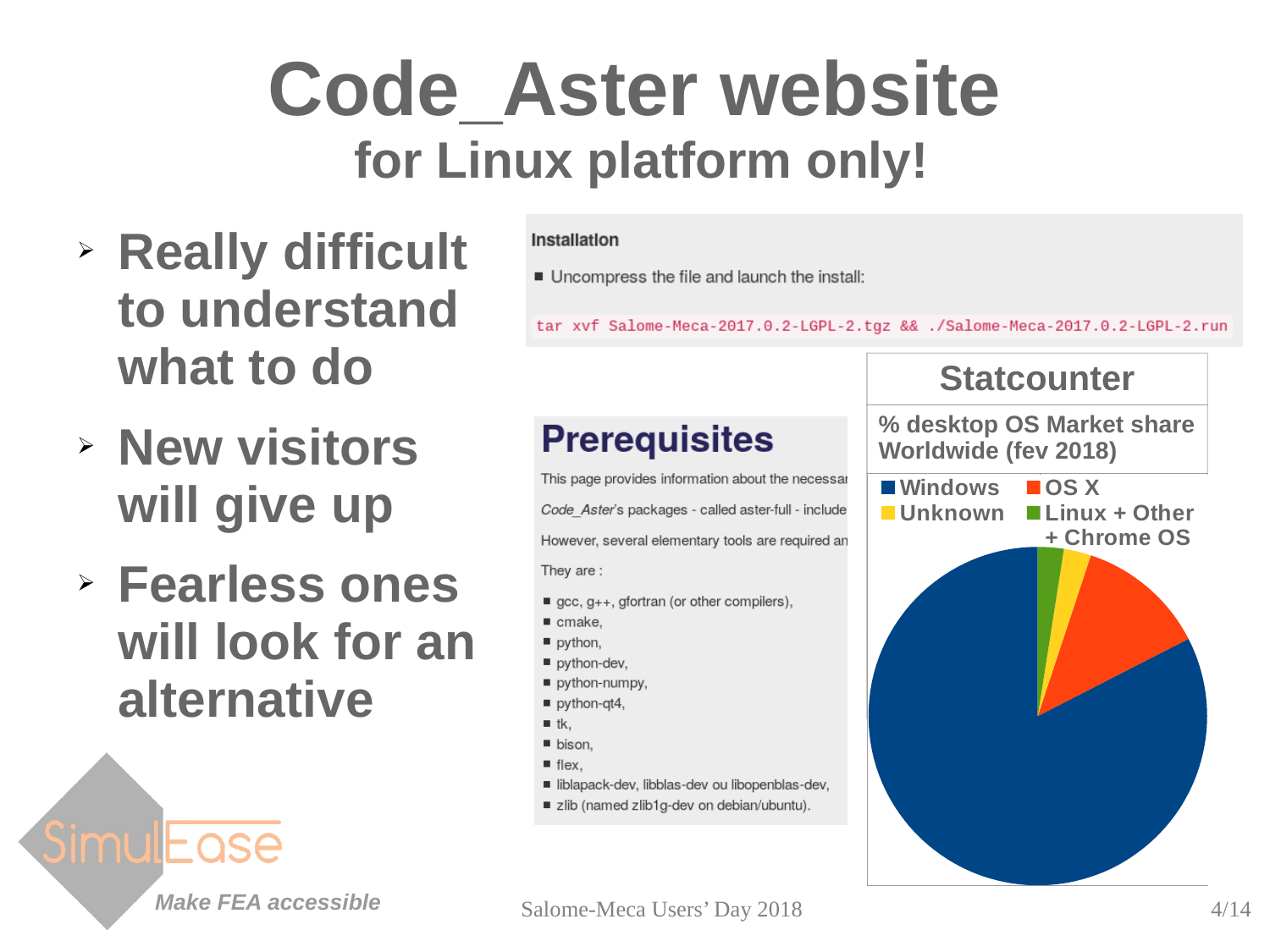### **Salome-Meca Alternative 1 Check for a Windows version**

- ➢ **Proof of concept versions**
	- ➢ **Missing features**
	- ➢ **Unmaintained**
	- ➢ **Not convenient**
- ➢ **Commercial versions, price**
	- ➢ **Unmaintained** ➢ **not affordable**

| Year | <b>Version</b>  | <b>Publisher</b>                      | <b>Arch</b>       | <b>Model</b>      |
|------|-----------------|---------------------------------------|-------------------|-------------------|
| 2006 | 8.2<br>testing  | <b>Sourceforge</b><br><b>A Assire</b> | 32<br><b>bits</b> | <b>Free</b>       |
| 2007 | 8.4<br>stable   | <b>NECS</b>                           | 32<br><b>bits</b> | <b>Free</b>       |
| 2009 | 10.1<br>testing | <b>Pimeca</b><br><b>J-F Maurel</b>    | 32<br><b>bits</b> | <b>Free</b>       |
| 2012 | 10.7<br>stable  | <b>Alneos</b>                         | 64<br><b>bits</b> | <b>Commercial</b> |
| 2013 | 11.4<br>stable  | <b>Alneos</b>                         | 64<br><b>bits</b> | <b>Commercial</b> |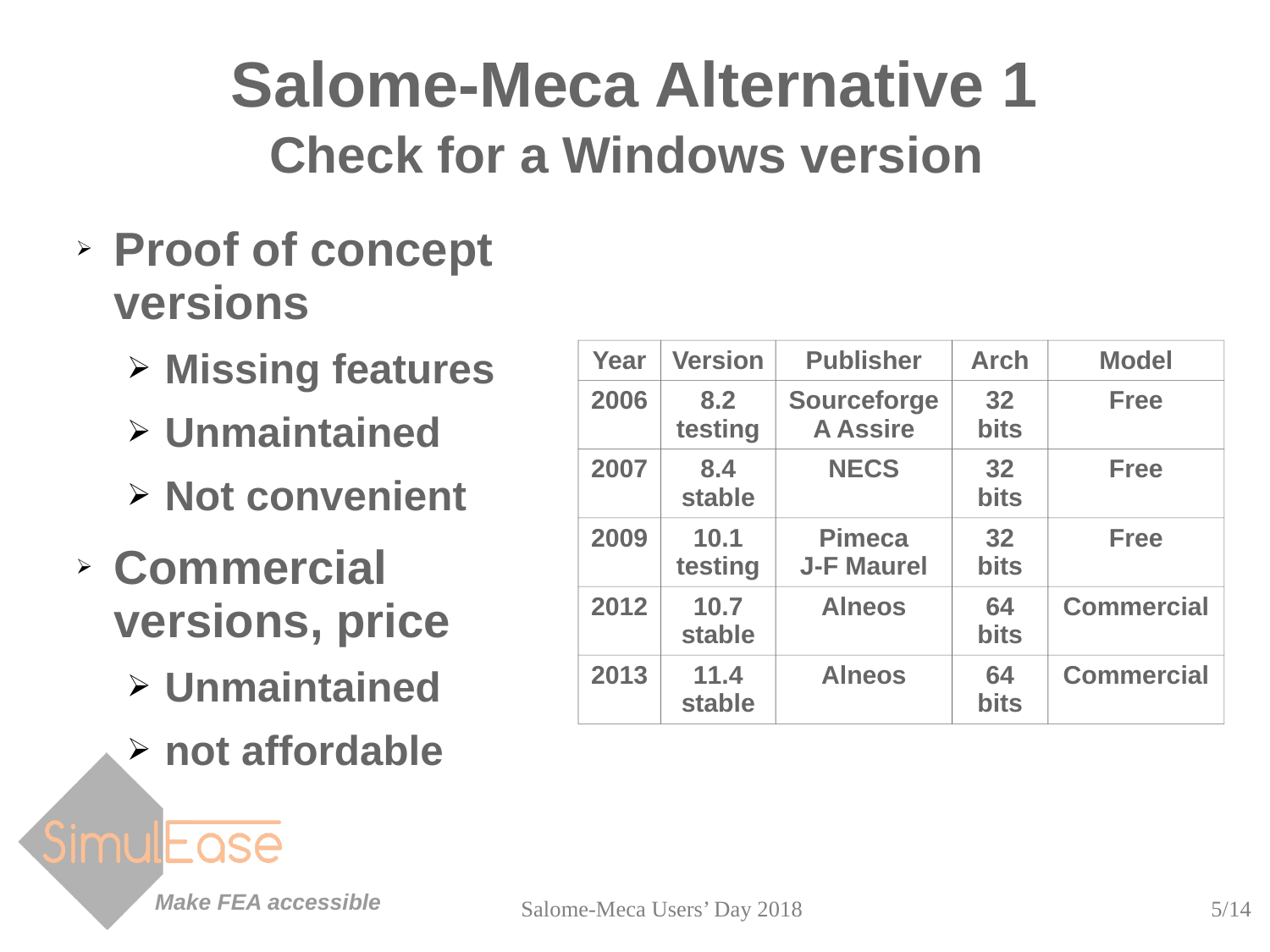### **Salome-Meca Alternative 2 Virtual env, dual boot, cluster**

- ➢ **Virtual env : performances, memory, stability**
- ➢ **Dual boot : time reboot, work-flow breaking**
	- ➢ **Not convenient**
- ➢ **Cluster : IT installation, price**
	- ➢ **not affordable**
- ➢ **Linux : installation, command line, compilation**
	- ➢ **learning curve with a steep start**
	- ➢ **Not convenient, nor affordable**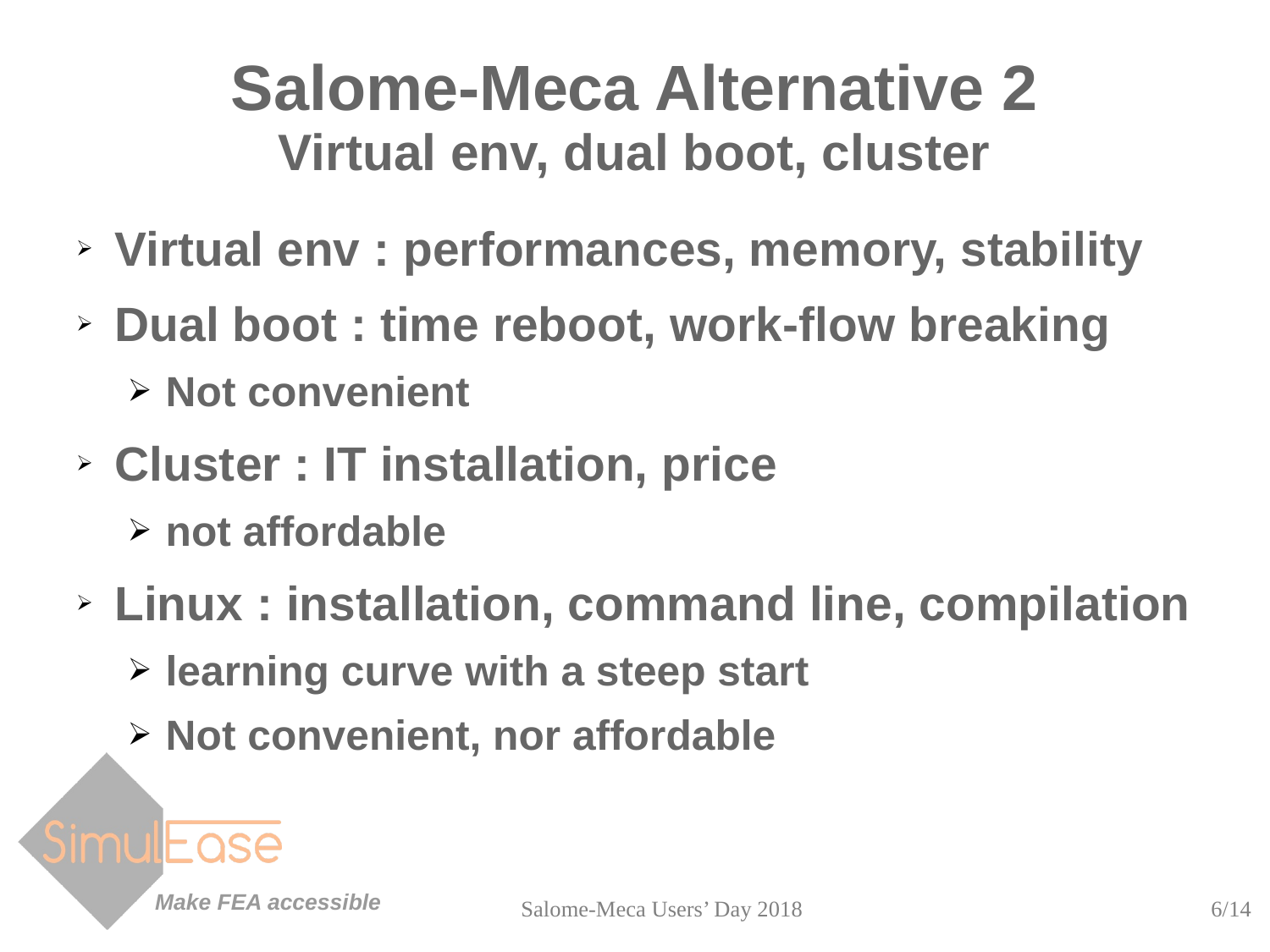### **2. Code\_Aster for Windows establishment**



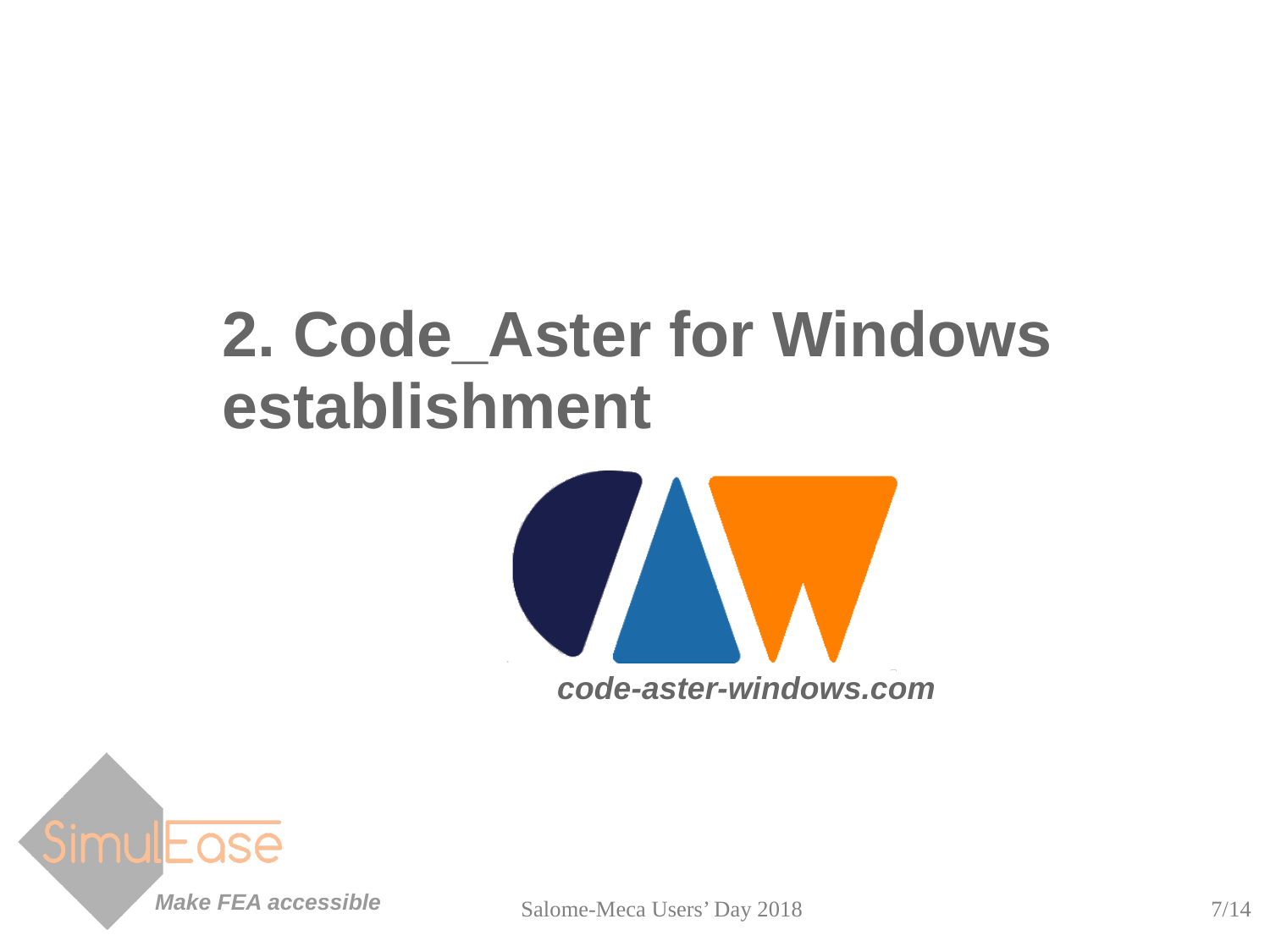## **Code\_Aster for Windows an independant project**

- ➢ **An** *[open-source fork](https://bitbucket.org/siavelis/codeaster-windows-src)* **on bitbucket**
	- ➢ **Fixed blocking issues**
	- ➢ **QA : 3200/3600 tests**
	- ➢ **Planned missing features**
		- ➢ **homard, mfront, ...**
- ➢ **A dedicated website for Windows users**
	- ➢ *[code-aster-windows.com](https://code-aster-windows.com/)*

|    | codeaster-windows-src | home page: https://code-aster-windows.com/                   |  |
|----|-----------------------|--------------------------------------------------------------|--|
| 目  | Overview              | related products: https://simulease.com/index.php/produ-     |  |
| ⇔  | Source                |                                                              |  |
| ቀ  | Commits               | <b>Information</b>                                           |  |
| ឞ  | <b>Branches</b>       | This codeaster-src fork allows to build a Code Aster version |  |
| የኋ | Pull requests         | <b>Installation</b>                                          |  |
| ఆ  | <b>Issues</b>         | Salome-Meca and Code_Aster for Windows binary package        |  |
| ħ  | Downloads             | windows/download page. Product descriptions can be fou       |  |
|    |                       | <b>Oualification</b>                                         |  |

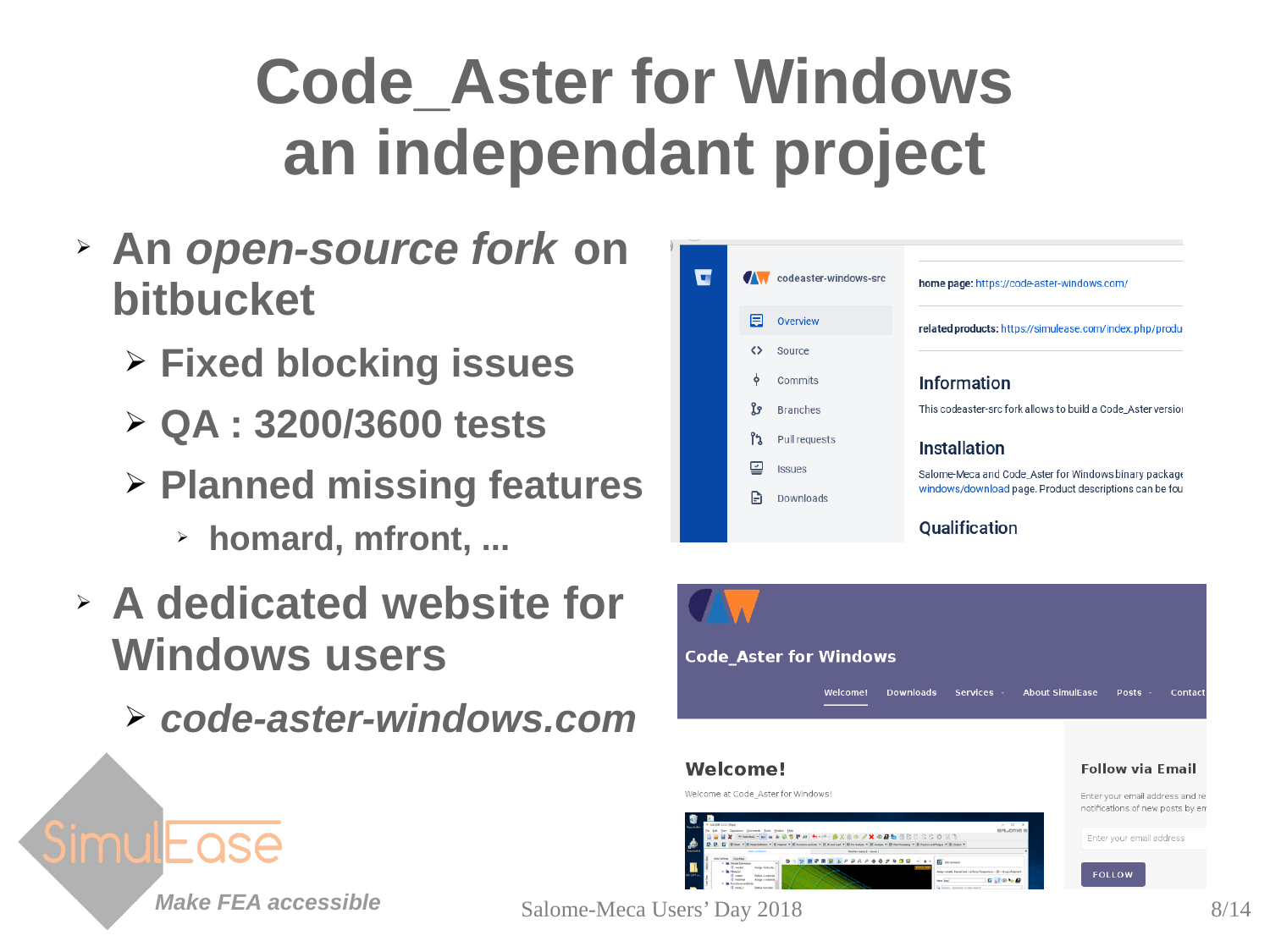## **Code\_Aster for Windows free recent binary versions**

- ➢ **Salome-Meca 2017**
	- ➢ **Asterstudy**
	- ➢ **Salome Launcher**
	- ➢ **Code\_aster 13.4**
- ➢ **Code\_Aster 13.4**
	- ➢ **64 bits, Stable**
	- ➢ **Med, Mumps, ...**
- ➢ **Other products**



#### **Download**

Salome-Meca 2017 and Code Aster stable binaries are available for 64-bit Windows systems. Code Aster has been validated by running QA tests on Windows 7, Windows 10 and Windows Server (might also work on other platforms).

Salome-Meca 2017 for Windows (prepost graphical solution+solver) Alternative download links : SM-2017-w64.part1 and SM-2017-w64.part2.

MD5: ec48d8fb@13bea6cec721b9fd5187e12 Size: 1804075650

This simple tutorial shows how to begin with Salome-Meca on Windows.

Code\_Aster 13.4 for Windows (solver only)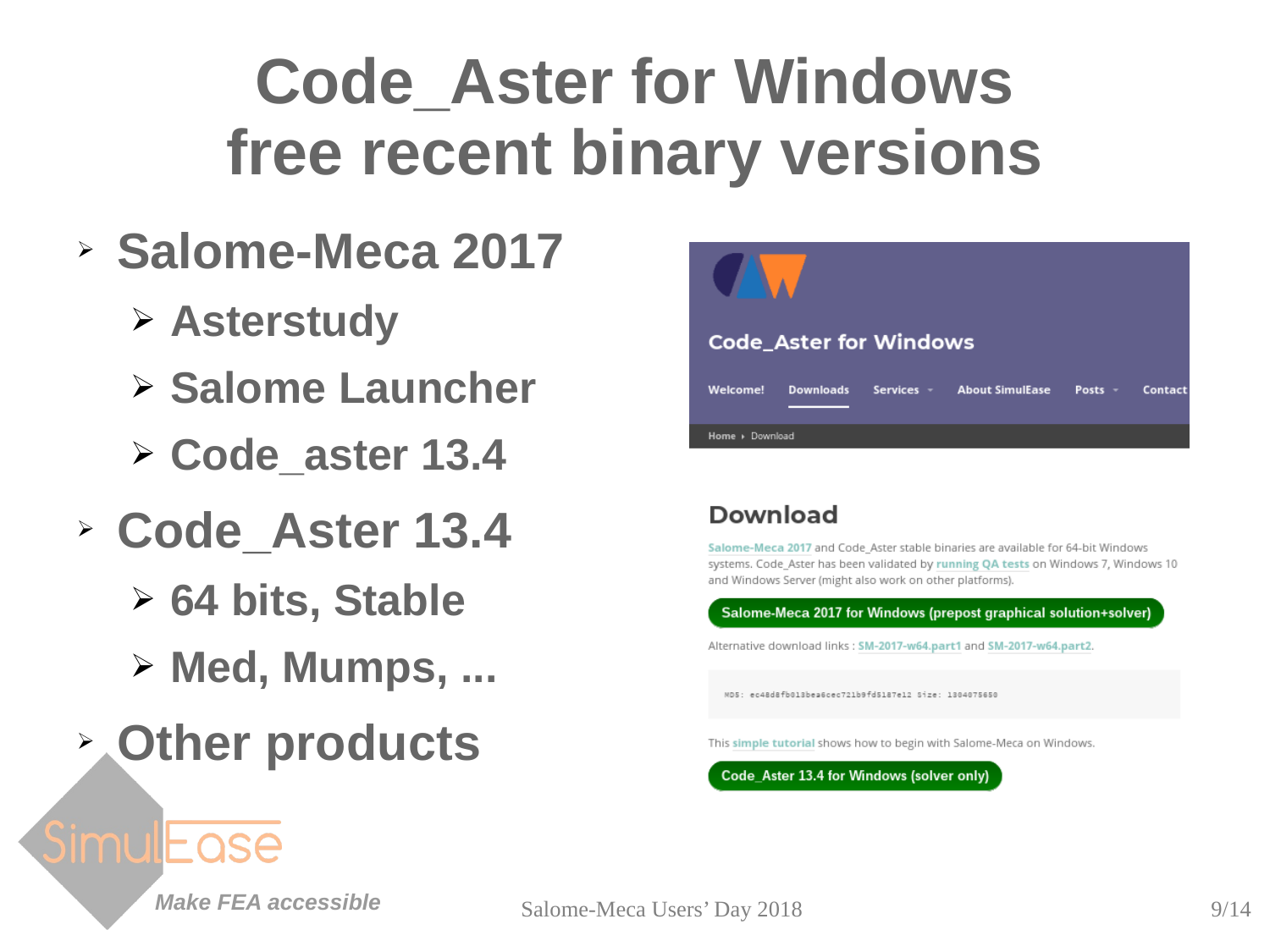## **Code\_Aster for Windows a welcome to new users**

- ➢ **Step by step tutorials**
	- ➢ **Begin with Code\_Aster**
	- ➢ **Begin with AsterStudy**
	- ➢ **Begin with ParaVis**
- ➢ **FAQ page**
	- ➢ **Installation issues**
	- ➢ **Common issues**



#### **Code Aster for Windows**

|            | Welcome! Downloads Services About S |  |
|------------|-------------------------------------|--|
| Home → FAQ |                                     |  |
|            |                                     |  |

#### **FAQ About Code Aster Win**

- ▶ What is Code Aster Windows?
- $\triangleright$  Are there any limitations comp Code Aster versions?
- ▶ What is Salome-Meca Windows
- ▶ Why not every module is prese Windows?

#### **Top Posts**

**Install Salome on Windows** 

Beginning with AsterStudy and **Salome-Meca on Windows** 

Salome-Meca 2017: AsterStudy module

Beginning with Salome and **Code Aster for Windows** 

**Install Code Aster on Windows** 

New version of Salome-Meca for Windows

Beginning with post-processing Paravis module in Salome-Meca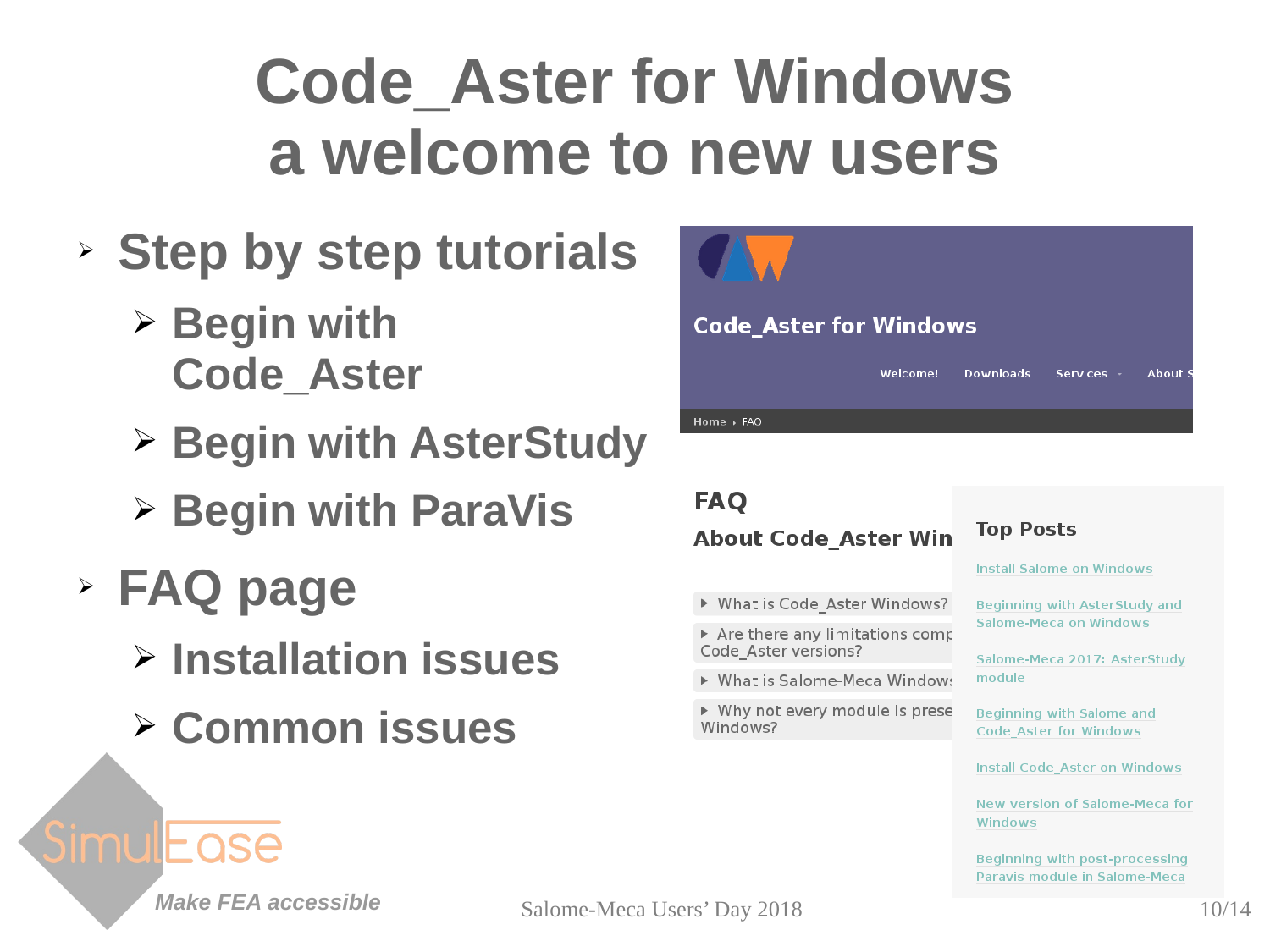### **3. Code\_Aster for Windows feedback**



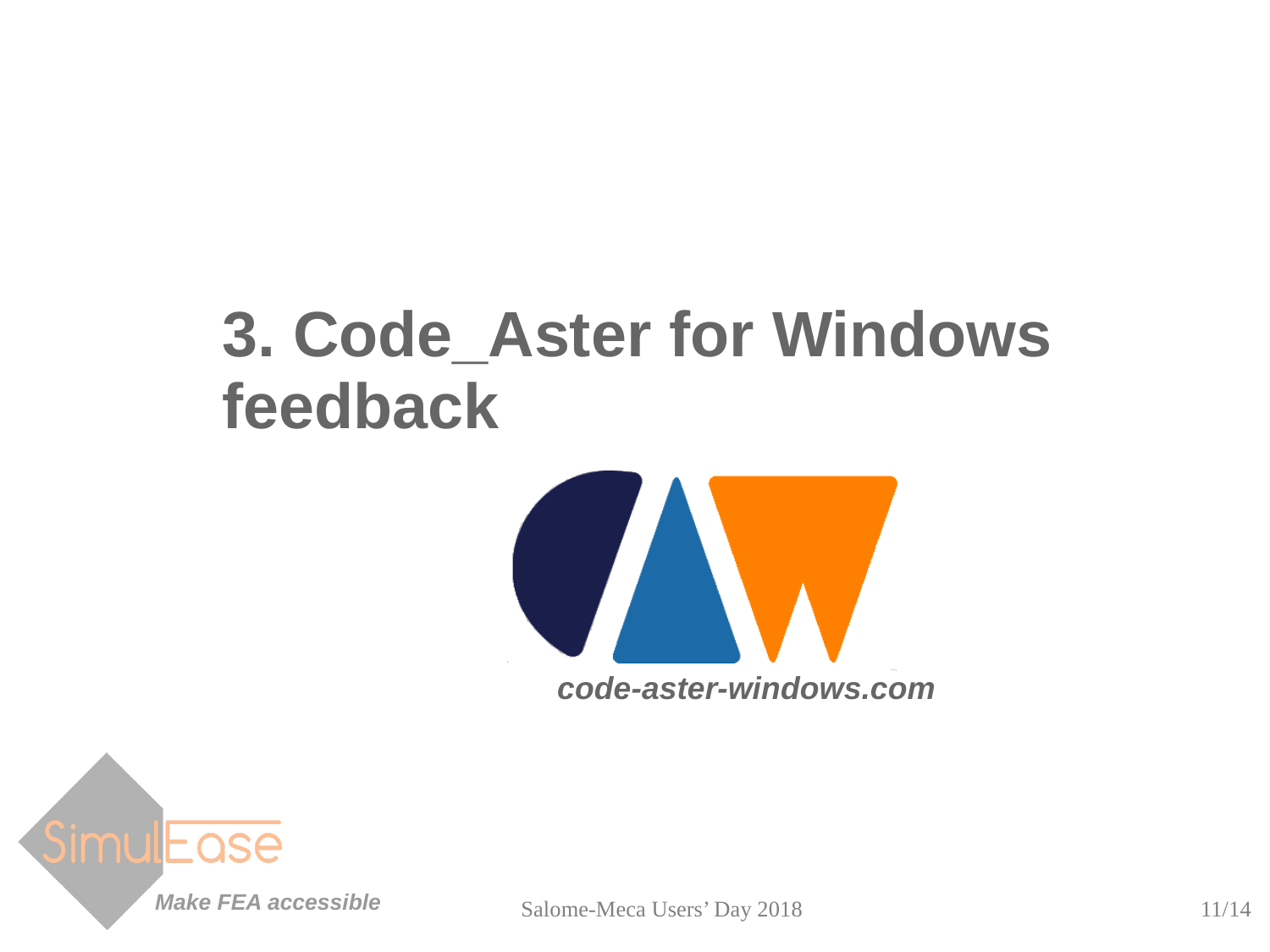### **Code\_Aster for Windows Visitors: Top 10 countries and mapping overview**



ase

**Make FEA accessible** Salome-Meca Users' Day 2018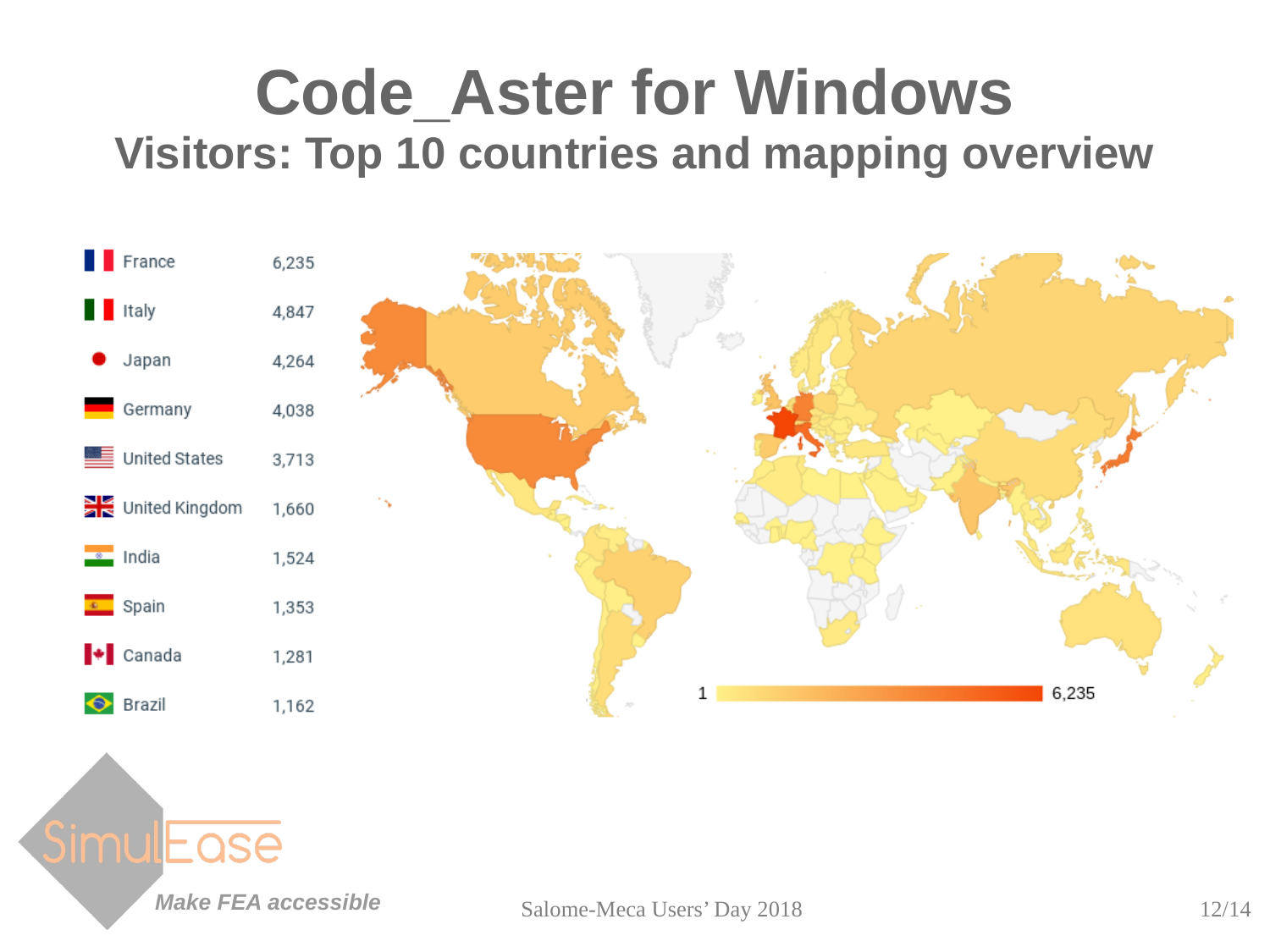### **Code\_Aster for Windows Success: a rapid growth and numerous downloads**



### *More than 50000 hits*

| <b>Product</b>                       | <b>Download count</b> |  |  |
|--------------------------------------|-----------------------|--|--|
| <b>Salome-Meca</b><br>2017           | 4300                  |  |  |
| <b>Code Aster 13</b><br>(standalone) | 2450                  |  |  |
| <b>Other</b>                         | 900                   |  |  |
| <b>Total</b>                         | 7650                  |  |  |

### **Very positive feedback**